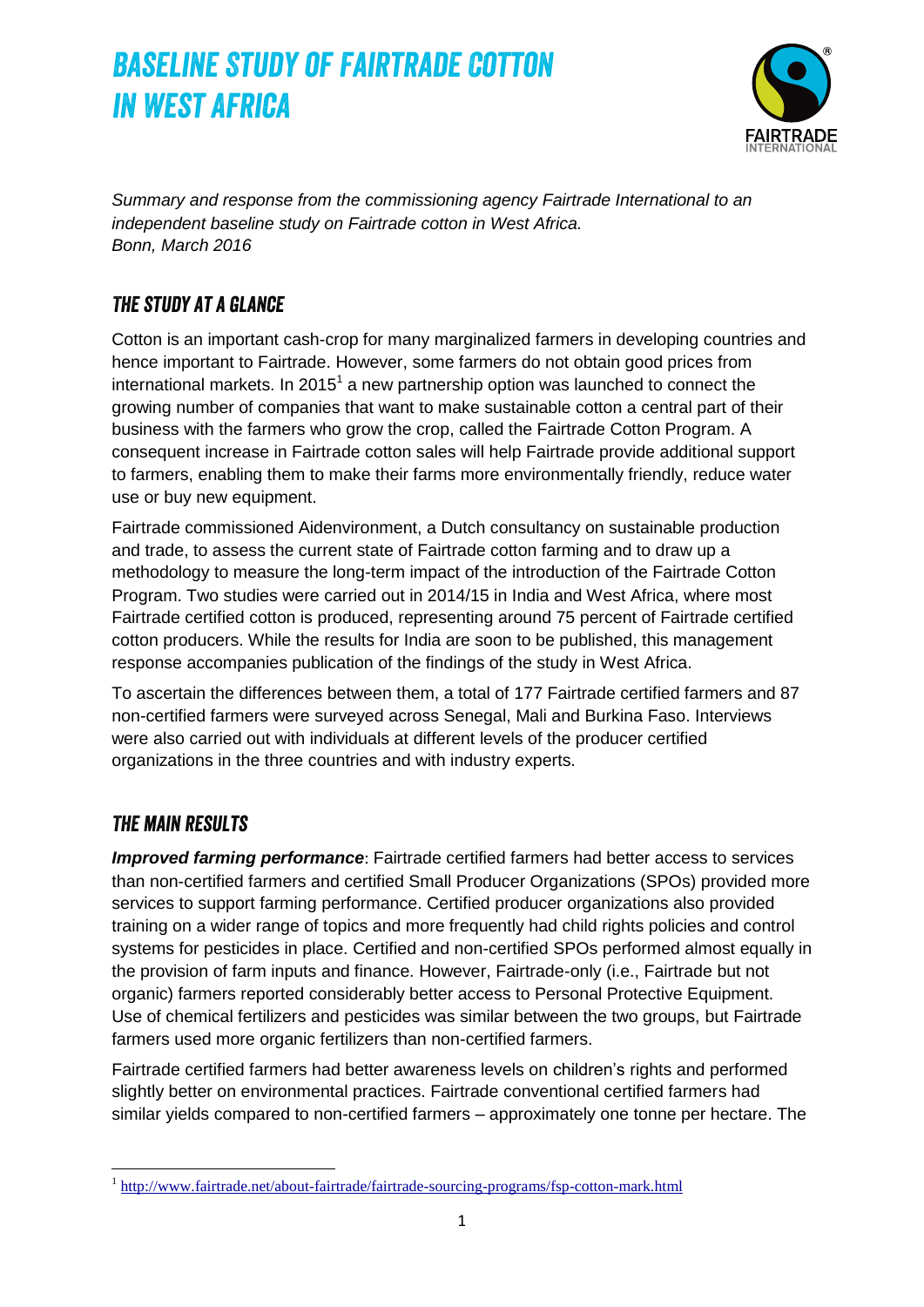

yield of Fairtrade-Organic certified farmers was 50 percent lower. Ignoring the costs of nonpaid labour, Fairtrade certified farms were more cost efficient than non-certified farms.

*Improved market access:* While Fairtrade-Organic certified producers were generally able to sell their production under Fairtrade conditions, most Fairtrade-only producers experienced difficulties in selling all their Fairtrade seed cotton as certified, particularly in Mali. Farmers selling under Fairtrade conditions received between eight percent and 18 percent above the conventional price. Farmers selling under Fairtrade-Organic conditions received between 27 percent and 60 percent more, with the Fairtrade Premium on top of that. However, due to lack of market uptake, many farmers and SPOs did not receive these benefits. At outcome level, the state control of the sector by monopolistic nationalized cotton companies meant that farmers had limited influence on price negotiation. Producer organizations had few direct trade relationships with international buyers. Those that did felt they could negotiate well.

*Strong and inclusive Small Producer Organizations:* Certified producer organizations performed slightly better in the timing and quality of their General Assemblies than noncertified ones. Almost all certified SPOs reported involving their members in decisions on how to spend Fairtrade Premiums. However, fewer than half the farmers knew how the Premium was spent or perceived that they could influence its spending. Approximately 80 percent of certified and non-certified farmers thought their producer organizations worked in their best interests. Certified SPOs more often had a gender policy and had more women members and managers. Certified producer organizations were more active on the issue of climate change than non-certified ones. Certified producer organizations more frequently showed recent positive financial results. Since entering Fairtrade, approximately threequarters of certified farmers had experienced improved cooperation in their community and improved gender equality at home. A similar proportion of non-certified farmers perceived improved gender equality in the past three years. Both certified and non-certified SPOs felt they had limited influence on local, regional and international policy.

*Impacts at household level:* Certified and non-certified farmers shared similar food insecurity and ability to cope with emergency situations. For most farmers in both groups, total household income had recently increased. The Progress out of Poverty Index showed that certified and non-certified farmers in Senegal had comparable levels of poverty, while in Burkina Faso and Mali, certified farmers were poorer than non-certified farmers. In both systems women were poorer than men. In both systems school enrolment figures, energy sources for lighting and access to health services were similar. Certified farmers had better access to clean drinking water.

*Satisfaction with Fairtrade:* Three-quarters of certified farmers were satisfied with Fairtrade. The main benefits cited were the Fairtrade Premium and improved social networks.

#### *Our response*

The quantitative analysis in this report was based on data from an initial survey which aimed to collect a baseline round of data. The methodology was designed to isolate the impact of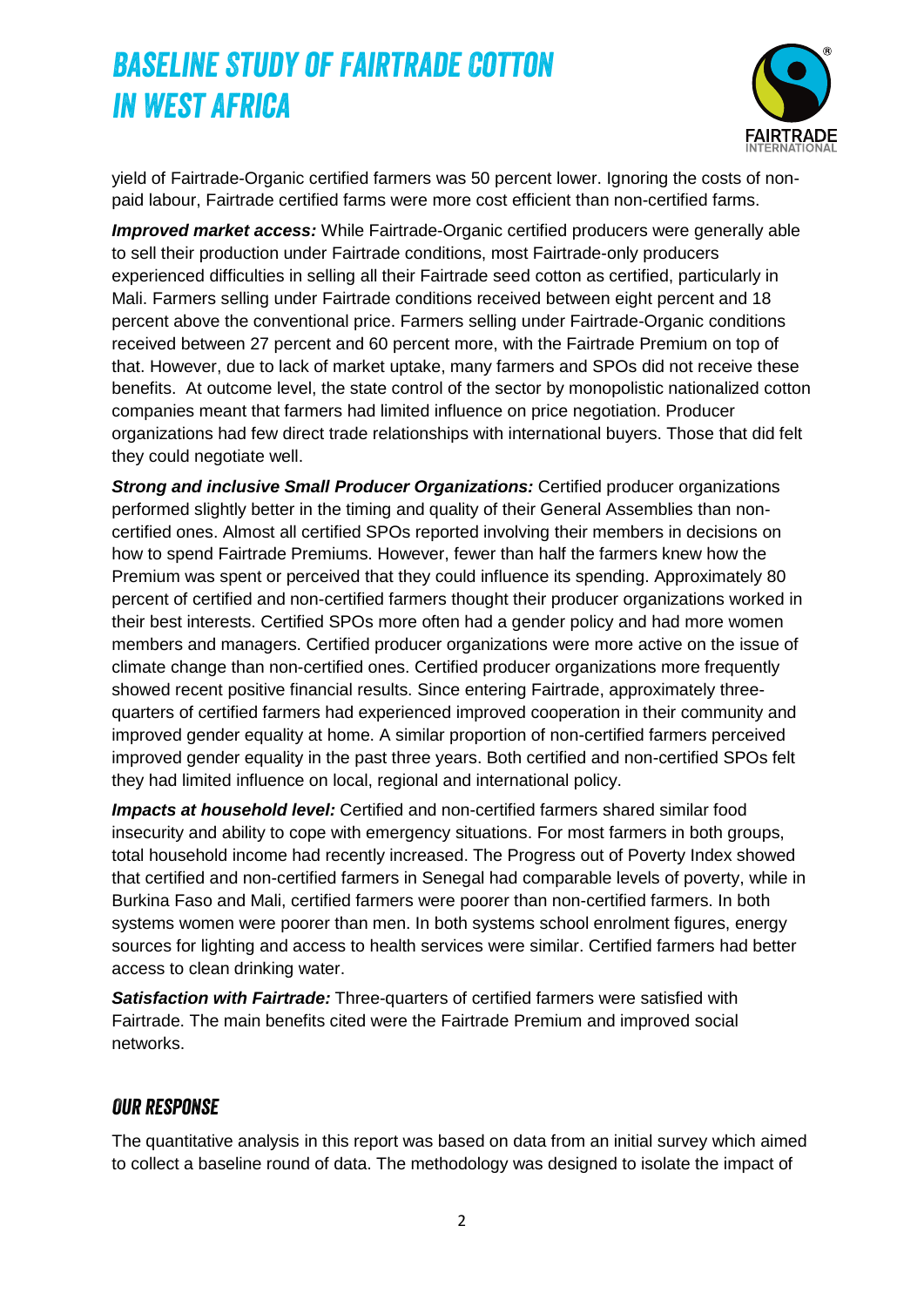

Fairtrade certification in subsequent rounds of research. A second data wave will provide a better picture of the differences between the certified and non-Fairtrade groups, especially on indicators such as plot sizes and overall household income. The authors wrote: "Fairtrade managed to reach out to poorer farmers. It was not possible to determine what impact Fairtrade had on poverty levels as the poverty level at the moment of certification was unknown." The future data will also give more insight into the effects of the Fairtrade Cotton Program, which was introduced to increase producer sales volumes and enhance capacity building – needs recognized by the authors of the study.

Certified farmers and producer organizations outperformed their non-certified counterparts on several indicators; on others performance was similar. Overall the researchers recommended the following:

#### *Intensify efforts to improve access to Fairtrade markets for producers.*

Aware that the extreme complexity and diversity of the cotton supply chain was hindering mainstream cotton brands from embracing Fairtrade cotton's physical traceability model, Fairtrade has launched the Fairtrade Cotton Program, which has generated interest in the industry. As a result, seven partners across Switzerland, UK, Germany, Finland, the Netherlands and Austria have committed to procure 5100 MT of seed cotton.

### *Make a deeper analysis of the sector and market governance models and identify strategies for promoting Fairtrade in the cotton industry under the existing models.*

The Fair Trade Advocacy Office (FTAO) has researched the factors blocking the use of sustainable cotton and is undertaking policy advocacy to ease the problem. Fairtrade, along with FTAO and the African Cotton Producers' Association (APROCA), organized an International Cotton Forum on March 15 2016 in Paris to draw attention to the challenges facing African cotton producers and seek support from the industry.

### *Invest more in farmer support. For example, the number of farmers with adequate access to training on a variety of important topics was relatively low in all three countries.*

We are enhancing Fairtrade's ability to deliver organizational strengthening activities. We are also developing a Technical Program, which aims to give extra technical support to producer organizations in areas they have identified. This support will be delivered by selected partners from an agreed catalogue of technical areas, funded jointly by Fairtrade and the SPOs. This recognises that Fairtrade is not, and should not aim to be, an expert in many areas important to producer development. As part of the Technical Program we will formalise service agreements with technical partner organizations and others to support producers in areas not covered by Fairtrade's producer support services.

### *Investigate the business case for Fairtrade certification at farm, SPO and sector level in more detail.*

Fairtrade collaborates with APROCA, which is carrying out research into this area. Fairtrade will use this research to communicate the business case of Fairtrade certification to a wider audience.

### *Monitoring recommendations: Develop more specific impact pathways and use mixed methods, plus investments in SPO record-keeping.*

Fairtrade has invested in Monitoring, Evaluation and Learning (MEL), to better understand